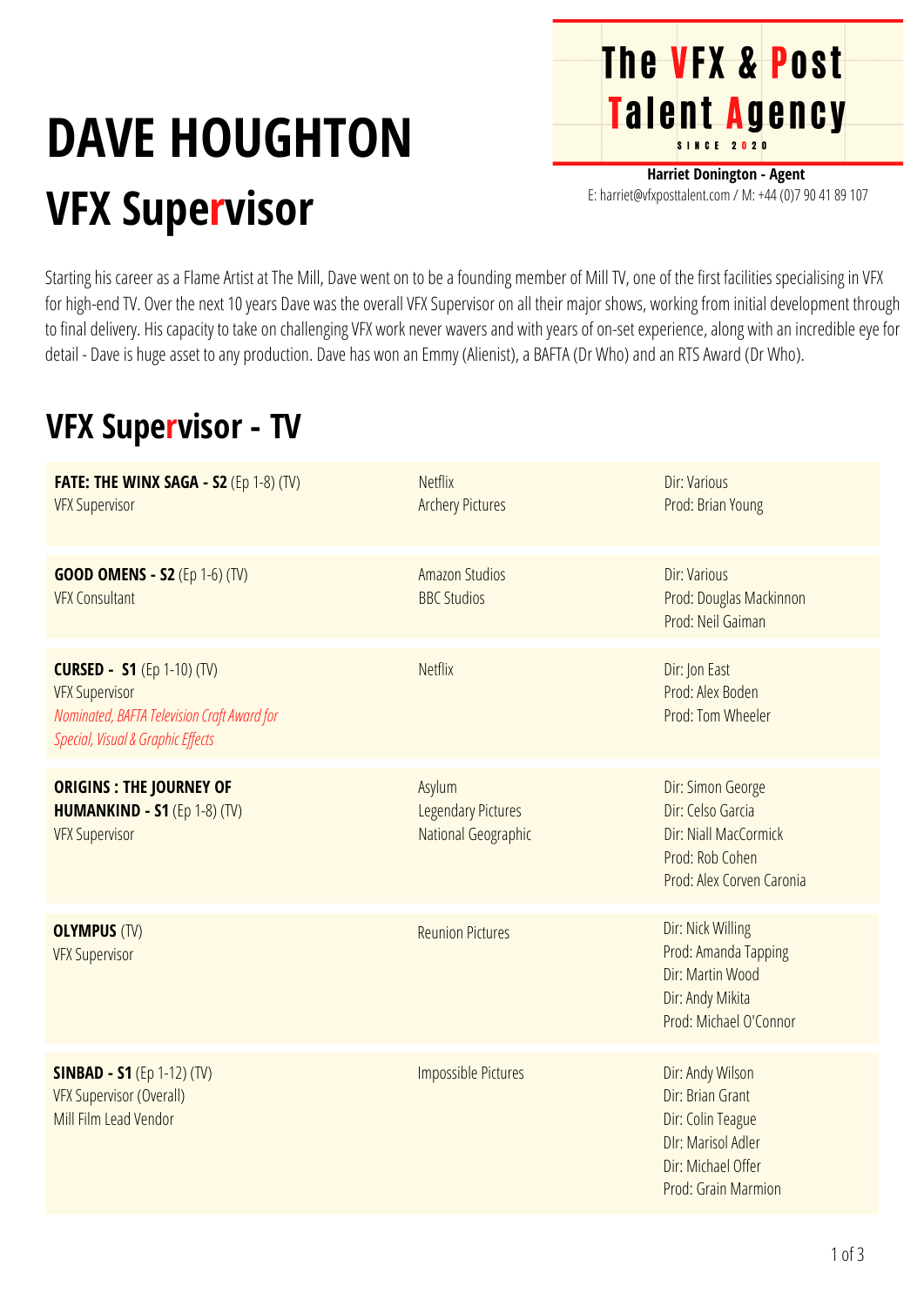| <b>HOUDINI AND DOYLE - S1 (Ep 1-10) (TV)</b><br><b>VFX Supervisor</b>                                                                                                   | <b>Big Talk Productions</b>      | Dir: Stephen Hopkins<br>Dir: Edward Bazalgette<br>Dir: Robert Lieberman<br>Prod: Adrian Sturges                                                                                                   |
|-------------------------------------------------------------------------------------------------------------------------------------------------------------------------|----------------------------------|---------------------------------------------------------------------------------------------------------------------------------------------------------------------------------------------------|
| <b>NEVERELAND - S1</b> (Ep 1 & 2) (TV)<br><b>VFX Supervisor (Overall)</b><br>Mill Film Lead Vendor                                                                      | <b>Parallel Film Productions</b> | Dir: Nick Willing<br>Prod: Redmond Morris                                                                                                                                                         |
| <b>CORONATION STREET - 50th ANNIVERSARY (TV)</b><br><b>VFX Supervisor (Overall)</b><br>Mill Film Lead Vendor                                                            | Granada                          | Dir: Graeme Harper<br>Prod: Phil Collinson                                                                                                                                                        |
| <b>DOCTOR WHO - S1-S5 + Specials (TV)</b><br><b>VFX Supervisor (Overall)</b><br>Mill Film Lead Vendor<br>WINNER - EMMY & Craft Awards, Special Visual & Graphic Effects | <b>BBC Wales</b>                 | Dir: Toby Haynes<br>Dir: Euros Lyn<br>Dir: Hettie MacDonald<br>Dir: Colin Teague<br>Dir: Adam Smith<br>Dir: Douglas McKinnon<br>Prod: Phil Collinson<br>Prod: Susie Liggat<br>Prod: Peter Bennett |
| <b>SKELLING: THE OWL MAN (TV)</b><br><b>VFX Supervisor (Overall)</b><br>Mill Film Lead Vendor                                                                           | <b>Feel Films</b>                | Dir: Annabel Jankel<br>Prod: Nick Hirschkorn                                                                                                                                                      |
| <b>MERLIN - S1 (TV)</b><br><b>VFX Supervisor (Overall)</b><br>Mill Film Lead Vendor                                                                                     | Shine                            | Dir: James Hawes<br>Dir: Jeremy Webb<br>Prod: Julian Murphy                                                                                                                                       |
| <b>TORCHWOOD - S1</b> (Ep 1,2,3,8,12,13) (TV)<br><b>VFX Supervisor (Overall)</b><br>Mill Film Lead Vendor                                                               | <b>BBC Wales</b>                 | Dir: Brian Kelly<br>Dir: Colin Teague<br>Dir: James Strong<br>Dir: Alice Troughton<br><b>Prod: Richard Strokes</b>                                                                                |
| <b>THE SARAH JANE ADVENTURES - S1 (TV)</b><br><b>VFX Supervisor (Overall)</b><br>Mill Film Lead Vendor                                                                  | <b>BBC Wales</b>                 | Dir: Colin Teague<br>Dir: Graeme Harper<br>Dir: Joss Agnew<br>Prod: Nikki Wilson.<br>Prod: Matthew Bouch                                                                                          |
| <b>SEA OF SOULS - S1 (TV)</b><br><b>VFX Supervisor (Overall)</b><br>Mill Film Lead Vendor                                                                               | <b>BBC</b>                       | Dir: James Hawes<br>Dir: Nick Willing<br>Prod: Phil Collinson                                                                                                                                     |
| <b>MEN OF IRON (TV)</b><br><b>VFX Supervisor (Overall)</b><br>Mill Film Lead Vendor                                                                                     | <b>Windfall Films</b>            | Prod: Ian Duncan<br>Prod: Rob Hartel                                                                                                                                                              |